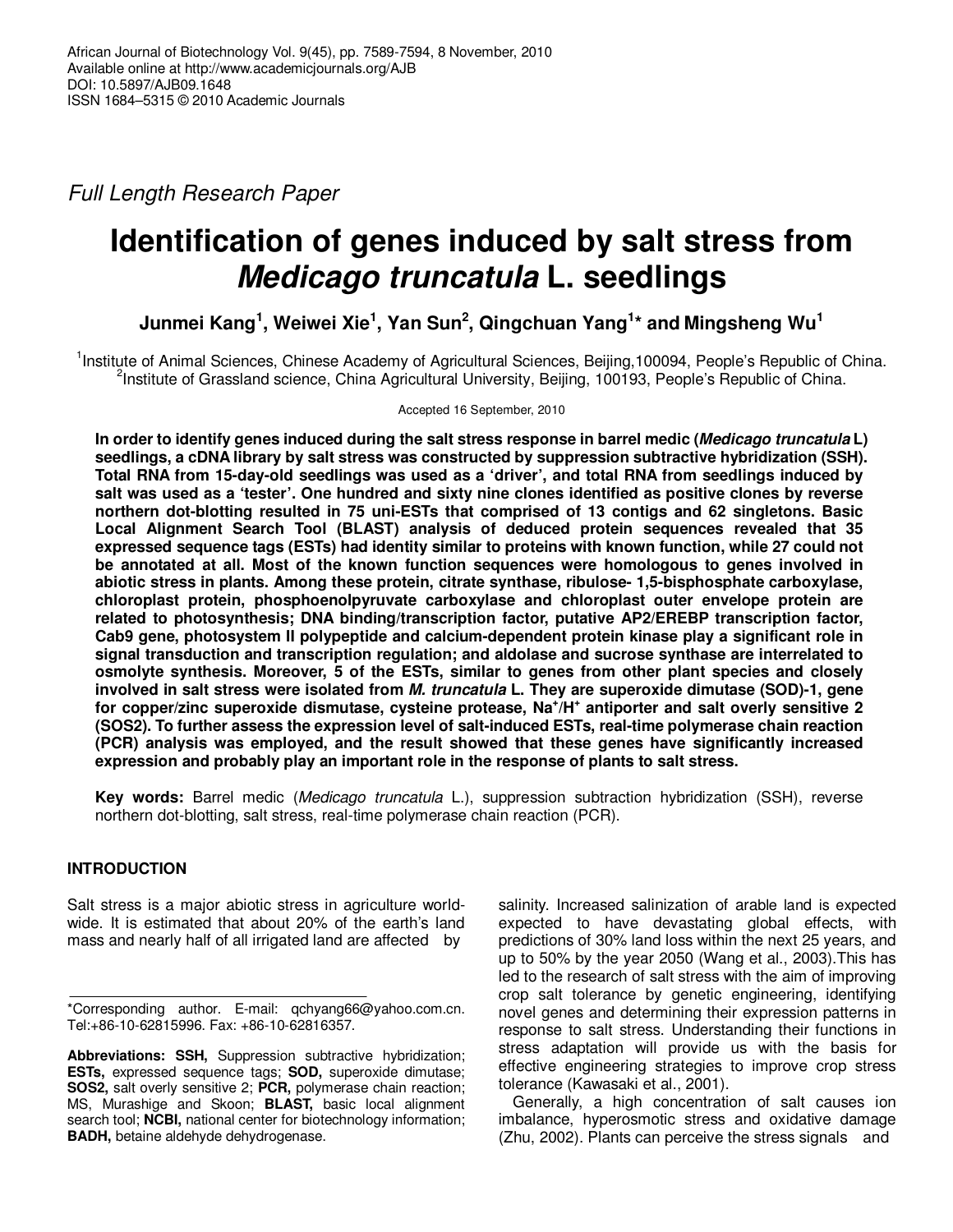transmit them to the cellular machinery to activate adaptive responses. The adaptation is completed in part by regulating gene expression. One important way to study the mechanism of salt-stress response is to survey the expression of genes regulated by salt stress. Plants respond to stress, in part, by modulating gene expression which eventually leads to the restoration of cellular homeostasis, detoxification of toxins and recovery of growth in tolerant plants or when the stress is removed. For instance, cysteine proteases are widely distributed in the plant kingdom and are involved in defense systems against salt-stress, drought-stress and some other abiotic stresses (Hassan et al., 2001). Superoxide dimutase (SOD) is an important biological antioxidant and can remove the superoxide radical anion produced during the bio-oxidation process. It is called the first line of antioxidant defense (Bowler et al., 1992). Calcium-dependent protein kinase is involved in regulating cell growth, cell cycle and maintenance of normal chromosome structure (Urao and Katagiri, 1994; Hwang and Goodman, 1995). The Na<sup>+</sup>/H<sup>+</sup> antiporter plays an important role in the regulation of cell water potential and intracellular distribution of salt signal conduction (Yang et al., 2005).

Polymerase chain reaction (PCR)-selected cDNA subtraction, often referred to as suppression subtractive hybridization (SSH), is an efficient method for studying differential gene expression (Diatchenko et al., 1996; Gao et al., 2003). In recent years, this method has gained extensive application in higher plants in studying the molecular regulation in adverse environmental conditions, such as drought, high-salt and cold stress etc. SSH technology can be used to develop cDNA libraries and characterize genes of widely diverse plant species in responses to salt stress

Medicago truncatula is a model or reference species for legume genetics, genomics and breeding. It is a relative of alfalfa with a short generation time and relatively small genome (520 Mb), and an important leguminous forage crop worldwide. Legumes such as alfalfa and soybeans are particularly important because of their symbiotic relationship with nitrogen-fixing bacteria. But many leguminous crops are sensitive to high salt conditions. High salt stress significantly limits their productivity. Our current work is focused on construction of a cDNA library by SSH to acquire gene expression profiles of M. truncatula influenced by salt stress. In the future, these data will be supplemented with transcriptome data from plants subjected to salt stresses. We anticipate that these data will aid gene function determination and molecular breeding efforts.

## **MATERIALS AND METHODS**

#### **Plant materials and growth conditions**

Seeds of *M. truncatula* L. obtained from the U.S. Department of

Agriculture (Natural Resources Conservation Service Bridger Plant Materials Center) were germinated in MS (Murashige and Skoon, 1962) agar plates under dark for 1 day, and then grown for 15 days under a 16-h photoperiod supplemented with fluorescent lamps (28/26°C day/night and 60 - 80% relative humidity). Fifteen days seedlings were then transferred to a filter paper soaked with MS salts solution containing 200 mM NaCl for 6 h (Yang et al., 2005).

#### **Isolation of total RNA and mRNA**

Total RNA was isolated from the leaves of the samples according to the method of Cathala et al. (1983). Any contaminated genomic DNA was removed by incubating the total RNA with RNase free DNase (Promega) at 37°C for 30 min. For PCR-select DNA subtraction, mRNA was purified from total RNA using a PolyA Tract® mRNA isolation system III kit (Promega).

#### **Construction and amplification of subtracted cDNA library**

PCR-select cDNA subtraction was performed using a PCR-Select<sup>TM</sup> cDNA Subtraction Kit (Clontech) according to established protocols. A mixture of cDNAs that were reverse-transcribed from 2 µg mRNA of M. truncatula L. seedlings treated with salt for 6 h was used as a tester and the cDNA from untreated seedlings was used as a driver. The cDNAs were digested with Rsal and then ligated to different adapters. Two rounds of hybridization and PCR amplification were processed to normalize and enrich differentially expressed cDNAs. Products of the secondary PCR were directly inserted into a pGEM®T-easy Vector (Promega) and transformed into Escherichia coli DH5α cells. All recombinant clones were picked up to establish the subtracted cDNA library.

The clones were grown overnight in 400 µl LB-Amp medium in a 96-well plate at 37°C. The cDNA inserts were amplified by PCR (P×2Thermal Cycler, Thermo Electron, USA) using nested PCR primer 1 and 2R provided in the PCR-selected cDNA subtraction kit, which were complementary to sequences flanking both sides of the cDNA insert. The PCR reactions contained 18.1 µl sterile water, 2.5  $\mu$  × 10 buffer, 0.5  $\mu$  of each primer (10  $\mu$ M each), 0.5  $\mu$  dNTP mix  $(2.5$  mM each), 2  $\mu$ l MgCl<sub>2</sub> (25 mM), 0.5 units of Tag DNA polymerase (promega) and 1 µl of bacterial culture.

Thermo-cycling conditions were as follows: an initial denaturation at 94°C for 3 min, followed by 30 cycles of 94°C for 30 s, 66°C for 30 s, 72°C for 90 s and a final extension at 72°C for 5 min. The PCR products were electrophoresed on a 0.8% agarose gel to confirm the amplification quality and quantity.

#### **Reverse northern dot-blotting and sequencing of the subtracted cDNA library**

In order to further confirm positive clones, reverse northern dot-blotting was performed according to a DIG High Prime DNA Labeling and Detection Starter Kit I (Roche, Germany) protocol. Two microliters of the PCR products were dot-blotted onto Hybond-N<sup>+</sup> nylon membranes (MagnaProbe Nylon Membranes, USA Osmonics). Two identical membranes with cDNA arrays were prepared for two differential screening probes, an unstressed cDNA probe and a salt stressed cDNA probe which were labeled using a DIG High Prime DNA Labeling System (Roche, Germany). Hybridization solution was used as negative controls and RT-PCR reaction production of house-keeping gene 18S 3' and 5' primers were used as positive controls. Hybridization and washing were carried out following the method described in the kit. Analysis of results and classification were also performed according to criteria described in the kit. The positive clones selected by dot-blotting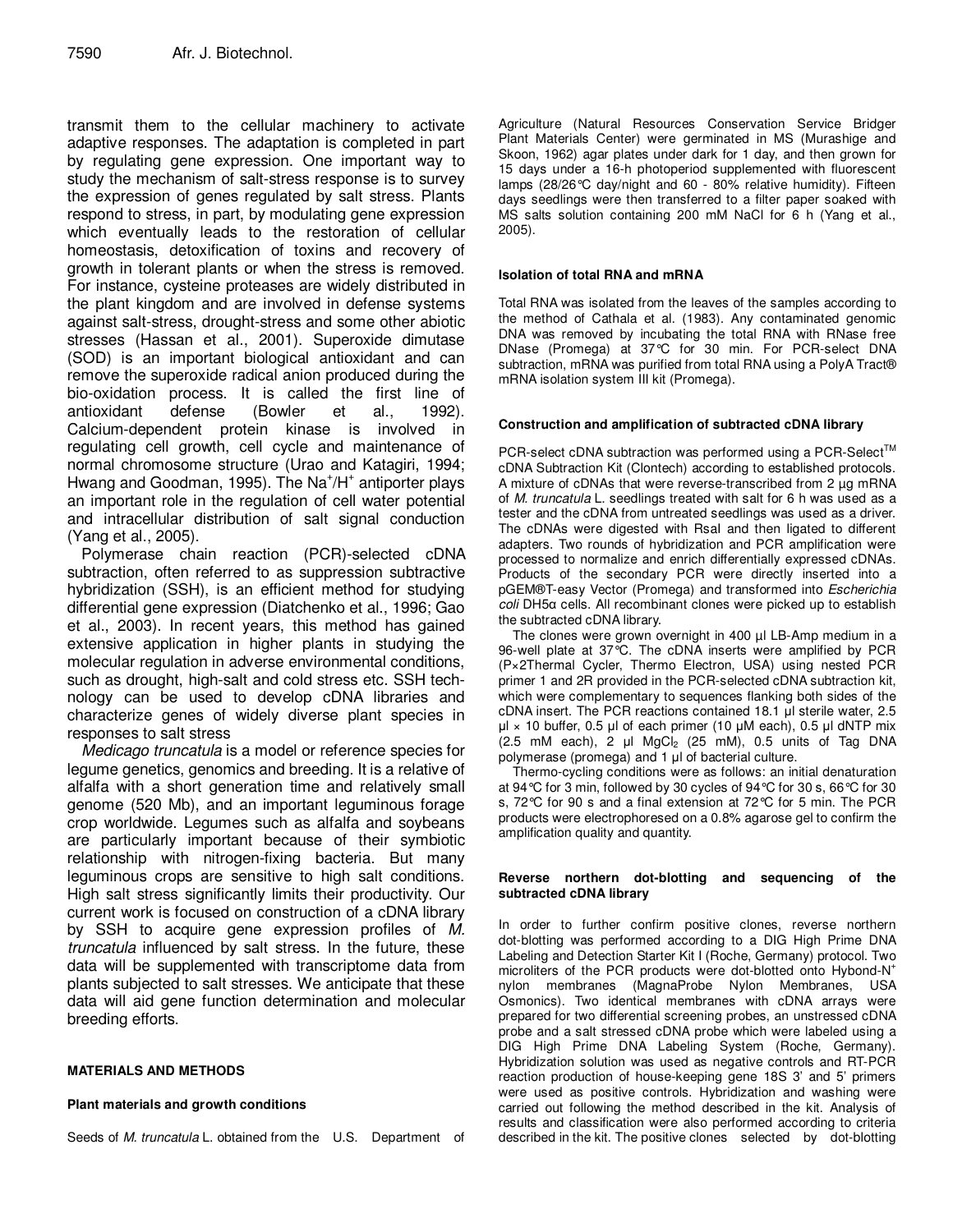| <b>Number of target EST</b> | <b>Primer name</b> | Sequence(5'-3')               |
|-----------------------------|--------------------|-------------------------------|
| Mt61                        | $61 - 1$           | AGATGTAATGCGCCATAC            |
|                             | $61 - 2$           | <b>GCAGAGTTGAAGGTGAAA</b>     |
| Mt94                        | $94-1$             | GAACAAAGGCAACTTCCACATT        |
|                             | $94-2$             | <b>TGACATTACCTCCATCACAAGC</b> |
| Mt47                        | $47 - 1$           | <b>TTCACCTCAGCCTCACAT</b>     |
|                             | $47-2$             | <b>GGATTGCAGCCAAGACAA</b>     |
| Mt163                       | $163-1$            | <b>TAGTAATAAAGGGTGGTGC</b>    |
|                             | 163-2              | <b>ATTGGCTAAGGAAGTAGAAT</b>   |

**Table 1.** Sequence of the primers for real time PCR.

were sequenced by Autolab Co., Ltd (Beijing, China). EST sequences were analyzed for homology by Basic Local Alignment Search Tool (BLAST)X in the National Center for Biotechnology Information (NCBI) (http://www. ncbi.nlm.nih.gov/BLAST) and classified according to the MIPS database (http://mips.gsf.de/ proj/funcatDB/search\_main\_frame. html) and AMIGO (http://amigo. geneontology.org/cgi-bin/amigo/ go.cgi).

#### **Measuring temporal expression of selected clones by real-time PCR analysis**

The real-time PCR was used to characterize 4 salt-induced ESTs with unknown or putative functions using primers listed in Table 1. Total RNA was isolated from 15-day-old barrel medic seedlings induced by 200 mmol/l NaCl for 0, 30 min, 1, 3, 6, 12 and 24 h, and reverse transcripted by M-MLV RTase. A SYBR green reporter assay kit (Qiagen) was used for detection in the real-time PCR assay with the 18s rRNA as an endogenous control sequence on the ABI PRISM 7700 instrument. The program for amplification included 10-min polymerase activation at 95°C followed by 40 cycles of 95°C for 15 s and 72°C for 1 min.

## **RESULTS**

#### **Construction of the subtracted cDNA library**

Two micrograms of mRNAs from tester (salt-stressed) and driver (unstressed) seedlings were reverse-transcribed prior to PCR-selected cDNA subtraction. The subtractive PCR products were ligated into T-easy vector prior to transfer into E. coli. 855 white colonies were picked from the plates and one microliter of bacterium culture from each clone was used to amplify the inserts with nested primers. The resulting insert fragments ranged from ~250 to ~750 bp (Figure 1). Thus, a putative salt stress specific subtracted cDNA library of barrel medic seedlings was constructed.

#### **Reverse northern dot-blotting of subtracted cDNA library**

cDNA clones for differentially expressed genes were further identified by screening with unsubtracted tester and driver cDNA pools as probes (Figure 2). In the screen

identified, there were many differentially expressed genes which were induced by salt stress. The results for the two hybridizations was recorded for each clone, and those showing obvious differential expression were selected as positive clones according to criteria described in the kit. As a result, 169 cDNA clones of differential expression were selected from the 855 clones in the subtracted cDNA library.

#### **Sequence analysis of selected cDNA clones**

169 cDNA clones of differential expression were sequenced and clustered analysis using DNAMAN, 75 unique ESTs (including 13 contigs and 62 singleton sequences) were obtained out of 108 available ESTs. This uni-EST set include 35 with high amino acid sequence homology to proteins with known function or putative function in the NCBI, MIPS or AMIGO databases. Five additional uni-ESTs had homology to non-annotated genes from other plant species, while 27 had no homologues at all. The 27 uni-ESTs may be either new genes or segments unique to M. truncatula L. and located in 3' or 5' non-translated regions.

The cDNAs with significant protein homology were sorted into 7 groups according to the functional categories of the Arabidopsis proteins (Figure 3). These functions include signal transduction mechanism/cellular communication, cell growth/rescue and defense, resistance/rescue, matter transport, transcription regulation and metabolism. The induction of more than one group of genes suggests that these unique ESTs may play roles in different biological processes. While the largest number of genes was assigned to the resistance/defense category, the unclassified or unknown proteins still represent a significant group.

#### **Temporal expression of selected genes by real-time PCR analysis**

Real-time PCR was conducted to verify expression of four salt-induced genes using independently prepared RNA that was extracted from barrel medic seedlings treated and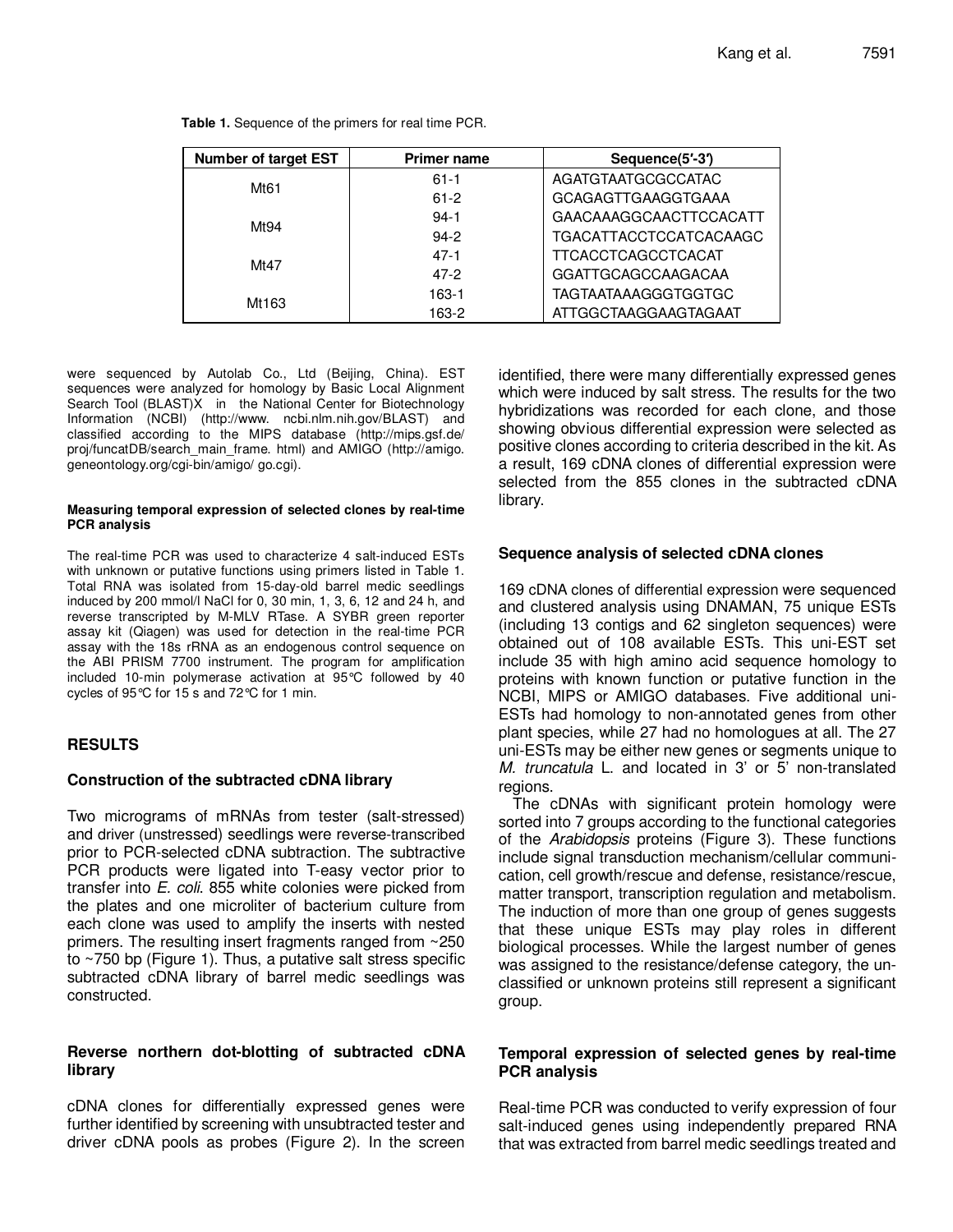



**Figure 1.** PCR analysis of partial clones from the subtracted library. M, Size markers (φX174-Hae III digest); Lanes 1 to 29, PCR products from different clones. The twenty-nine clones are Mt62, Mt31, Mt64, Mt113, Mt121, Mt539, Mt29, Mt85, Mt33, Mt201, Mt46, Mt35, Mt20, Mt133, Mt38, Mt26, Mt20, Mt94, Mt596, Mt47, Mt53, Mt197, Mt11, Mt143, Mt63, Mt7, Mt75, Mt5 and Mt163, respectively from lanes 1 - 29.



Figure 2. Differential screening of partial positive clones from the subtractive library. A total of 855 clones of subtracted cDNA were arrayed on positively charged nylon membranes and hybridized to different probes labeled by DIG. Clones which displayed a stronger signal in panel B than in panel A were selected as candidate clones for sequencing and further characterization (e.g. C6, F3, C6, E9 and E10). (A) Clones hybridized to control probe. Spots marked with open squares were identified as positive clones. (B) Clones hybridized to salt-induced tester probe.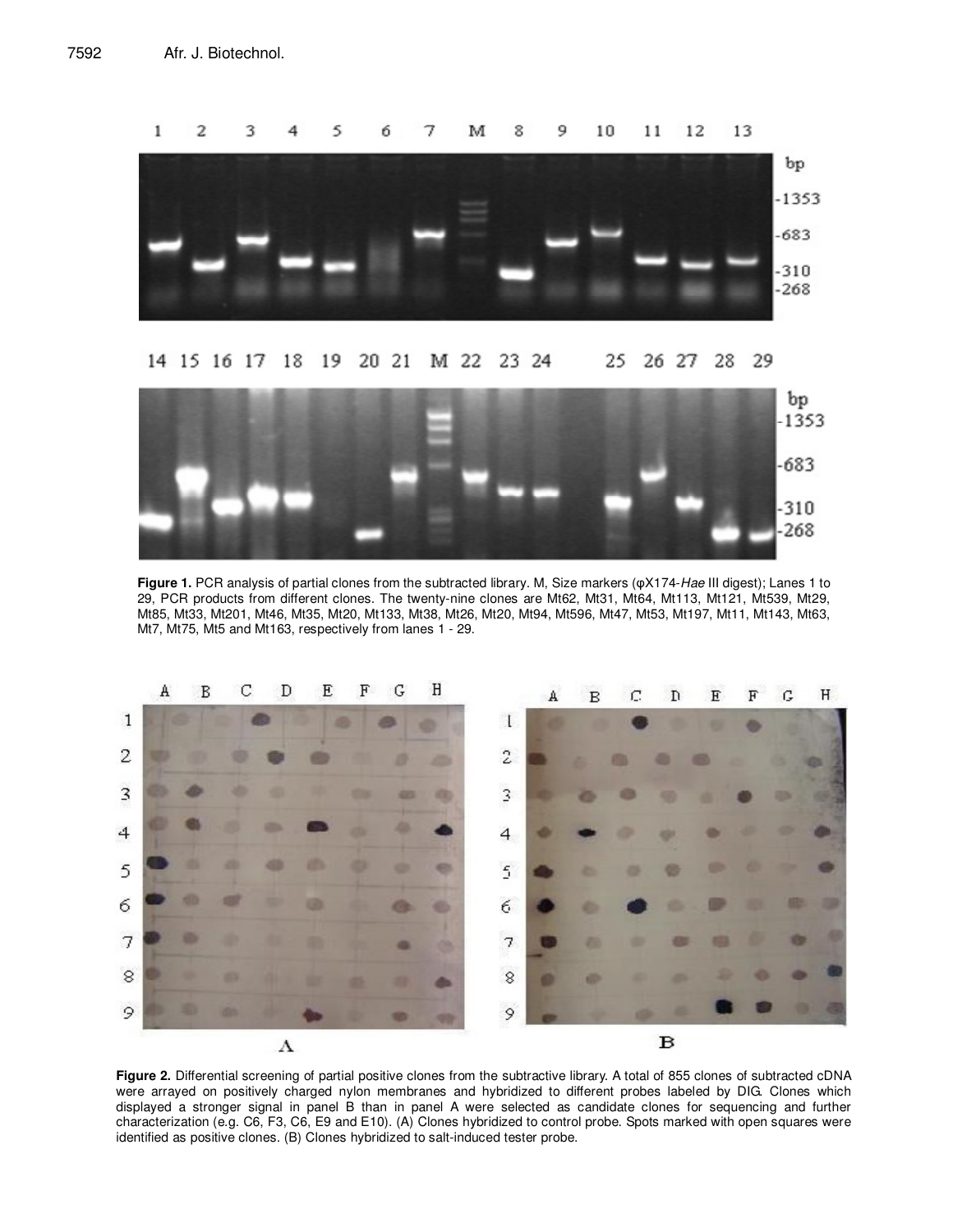

**Figure 3.** Functional classification of the ESTs with significant protein homologies.

untreated. The result showed that the expression level of four ESTs tended to increase after salt stress, though there were some individual fluctuations (Figure 4). It also justified the reverse northern dot-blot pattern of saline induction. The transcription of two of these sequences (Mt163, Mt61) reached the highest level when plants were induced for 30 min and then declined. The expression pattern implies that the two genes might play a role in the response of plants to salt stress. The expression of gene Mt17 could be detected at different times induced by salt, and its expression reached maximum at 1 h after treatment. It was inferred from the result that the gene may encode a protein that act in signal transduction after salt stress. One of these ESTs (Mt47), which reaches maximum at 6 h after salt stress, might encode a protein that terminates signal transduction by salt stress.

## **DISCUSSION**

Resistance to different stresses is accomplished by cell rescue, defense and signal transduction, and via enhanced metabolic pathways (Scheideler et al., 2002). Categorization of the inferred function shows that many different kinds of genes are involved in the response to salt stress in M. truncatula L. A variety of genes are affected by abiotic stresses in other plant systems and some enzymes encoded by them include betaine aldehyde dehydrogenase (BADH) (Rhodes and Hanson, 1993; Hideki and Masumi, 2005), SOD (Bowler et al., 1992) and cysteine protease (Hassan et al., 2001; Grudkowska and Zagdanska, 2004). These stress enzymes play a part in the synthesis of osmotic molecules, removal of reactive oxygen species, protein turnover and recycling of amino acids (Shin et al., 2000; Grudkowska and Zagdanska, 2004; Kingston et al., 2005), respectively. We also encountered several previously-reported defense- related genes such as cysteine protease (Yang et al., 2005),

copper/zinc superoxide dismutase (Bowler et al., 1992), calcium-dependent protein kinase (Subbaiah et al, 2000), Na<sup>+</sup>/H<sup>+</sup> antiporter (Yang et al., 2005) and SOS2 (salt overly sensitive 2) (Zhu, 2000). These genes are known to be involved in the signal network and defense system that copes with environmental stresses.

Our reverse northern blotting analyses using saltstressed M. truncatula cDNAs showed differences in expression e.g. Mt94 (ribulose-1,5-bisphosphate carboxylase), Mt146 (chloroplast outer envelope protein translocator Toc1), Mt33 (GSLTPGH30ZA04 of hormone treated), Mt18 (Lox gene), Mt133 (glyoxysomal citrate synthase), Mt29 (*Vigna unguiculata* CPRD49) and Mt11 (Pisum sativum lipoxygenase), suggesting that the enhanced resistance of M. truncatula L. to environmental stresses stemmed not only from the expression of novel genes, but also from altered expression of genes implicated in defense. We proposed to test the efficacy of these genes at protecting M. truncatula or alfalfa against salt stress when we have completed a study of overexpression and promoter analysis. Some of the undefined clones, that is, those without a matching sequence in the NCBI database, may be unknown defense-related genes present under salt-stress conditions but not under normal conditions. These unknown transcripts offer an opportunity to study the unique defense mechanisms of M. truncatula L., and consequently, develop new strategies for alfalfa molecular breeding.

## **ACKNOWLEDGEMENTS**

We thank Dr. Margaret Gruber from Saskatoon Research Centre, Agriculture and Agric-Food Canada, for critical reading of the manuscript. This work was supported by National Key Technology R and D Program (2008 BADB3BO4-1) and Basic Research Special Fund of institutes (2009td-2).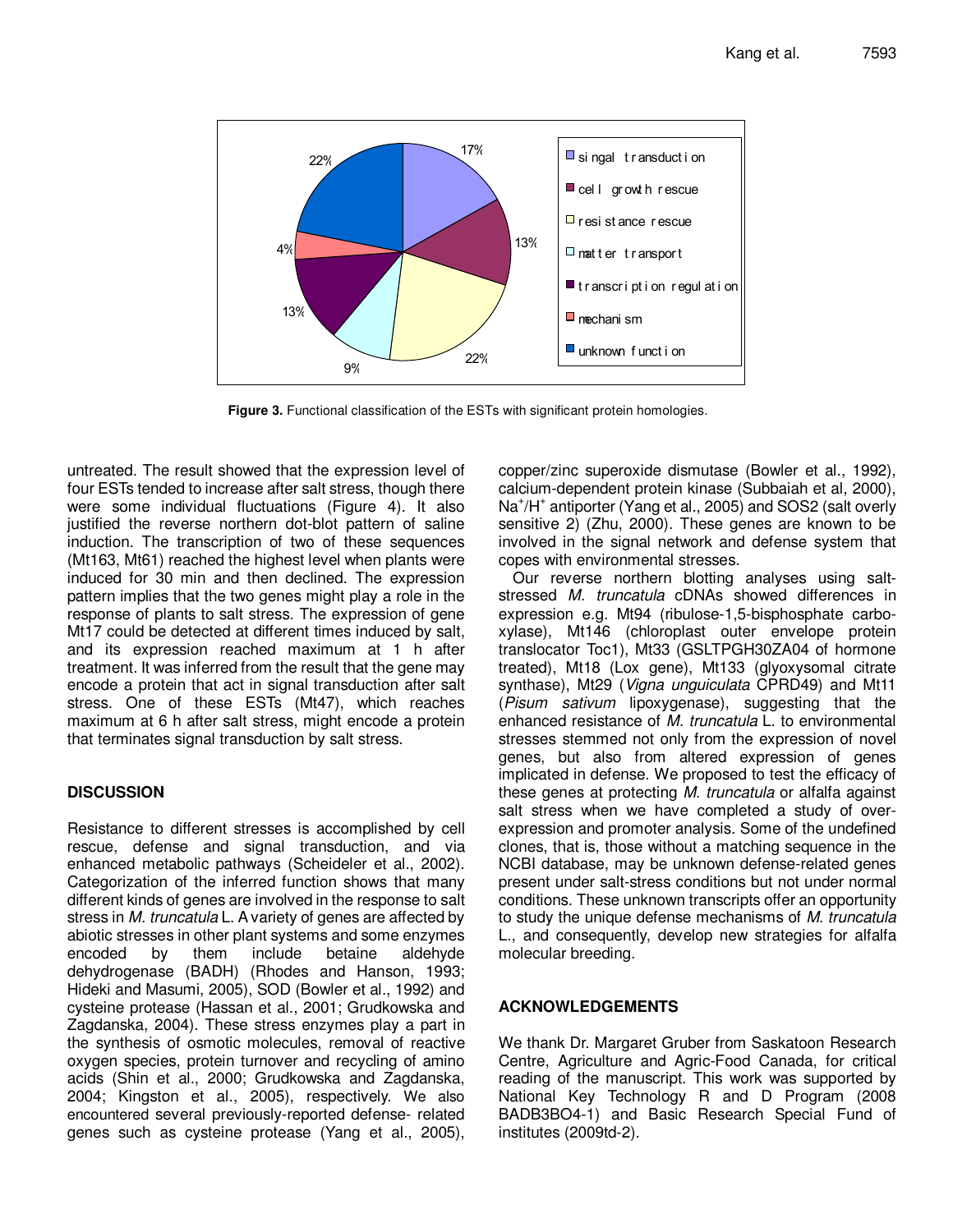

**Figure 4.** Real-time PCR analysis of expression patterns of four ESTs substantially induced in the salt-induced library. The four ESTs were designated Mt94, Mt61, Mt47 and Mt163. Fifteen-day-old M. truncatula seedlings were induced by salt for 0, 30 min, 1, 3, 6 and 12 h. The relative expression level was related to tendency of gene expression. The relative expression was calculated as:  $2^{·^{\text{Cl}}}=2^{·^{\text{Cl}(t-Cl,t)}}$ . Ct: cycle threshold; Ct,t: cycle threshold of target gene; Ct,r: cycle threshold of 18S rRNA.

#### **REFERENCES**

- Bowler C, Van Montagu M, Inze D (1992). Superoxide dismutase and stress tolerance. Ann. Rev. Plant Physiol. Plant Mol. Biol. 43: 83-116.
- Cathala G, Savouret JF, Mendez B, West BL, Karin M, Martial JA., Baxter JD (1983). A method for isolation of intact, transcriptionally active ribonucleic acid. DNA, 2: 329-335.
- Diatchenko L, Chrislau YF, Campbell AP, Chenchik A, Moadam F, Huang B, Lukyanov S, Lukyanov K, Gurskaya N, Sverdlov E, Siebert PD (1996). Suppression subtractive hybridization: a method for generating differentially regulatedor tissue-specific cDNA probe. Proc. Natl. Acad. Sci. NSA, 93: 6025-6030.
- Gao P, Wang GY, Zhao HJ, Fan L, Tao YZ (2003). Isolation and identification of submergence-induced genes in maize (Zea mays) seedlings by suppression subtractive hybridization. Acta. Bot. Sin. 45: 497-483.
- Grudkowska M, Zagdanska B (2004). Multifunctional role of plant cysteine proteinases. Acta. Biochim. Pol. 51(3): 609-624.
- Hassan H, Souad A, Edward N, Zohreh T (2001). Isolation and characterization of a gene encoding a drought-induced cysteine protease in tomato (Lycopersicon esculentum). Genome, 44: 368-374.
- Hideki O, Masumi E (2005). Isolation of cDNA and enzymatic properties of betaine aldehyde dehydrogenase from Zoysia Tenuifolia. J. Plant Physiol. 162: 1077-1086.
- Hwang I, Goodman MH (1985). An Arabidopsis thaliana root-specific kinase homolog is induced by dehydration, ABA, and NaCl. Plant J. 8(1): 37-43.
- Kawasaki S, Borchert C, Deyholos M, Wang H, Brazille S, Kawai K, Galbraith D, Bohnert HJ (2001). Gene Expression Profiles during the

Initial Phase of Salt Stress in Rice. Plant Cell. 13: 889-905.

- Kingston SAH, Bollard AL, Minchin FR (2005). Stress-induced changes in protease composition are determined by nitrogen supply in non-nodulating white clover. J. Exp Bot. 56(412): 745-753.
- Murashige T, Skoon F (1962). A revised medium for rapid growth and bioassays with tobacco tissue cultures. Physiol. Plant, 15: 473-497.
- Rhodes D, Hanson AD (1993). Quaternary ammonium and tertiary sulfonium compounds in higher plants. Ann. Rev Plant Physiol. Plant Mol. Biol. 44: 357-384.
- Scheideler M, Schlaich NL, Fellenberg K, Beissbarth T, Hauser NC, Vingron M, Slusarenko A J, Hoheisel JD (2002). Monitoring the switch from housekeeping to pathogen defense metabolism in **Arabidopsis**

thaliana using cDNA arrays. Biol. Chem. 277: 10555-10561.

- Shin LH, Wu FT, Su MY (2000). Multiple mode regulation of a Cysteine proteinase gene expression in rice. Plant Physiol. 122(1): 57-66.
- Subbaiah CC, Kollipara KP, Sachs MM (2000). A Ca<sup>2+</sup>-dependent cysteine protease is associated with anoxia-induced root tip death in maize. Exp. Bot. 51(345): 721-730.
- Urao T, Katagiri T (1994). Two genes that encode  $Ca<sup>2+</sup>$  dependent protein kinase are induced by drought and high salt stress in Arabidopsis theliana. Mol. Genet. 244: 331-340.
- Wang WX, Vinocur B, Altman A (2003). Plant responses to drought, salinity and extreme temperatures: towards genetic engineering for stress tolerance. Planta, 218: 1-14.
- Yang QC, Wu MS, Wang QP, Kang JM (2005). Cloning and expression analysis of the vacuole membrane Na<sup>+</sup>/H<sup>+</sup> antiporter gene from alfalfa. J. DNA Seq. 16(5): 352-357.
- Zhu JK (2000). Genetic Analysis of Plant Salt Tolerance Using Arabidopsis.J. Plant Physiol. 124: 941-948.